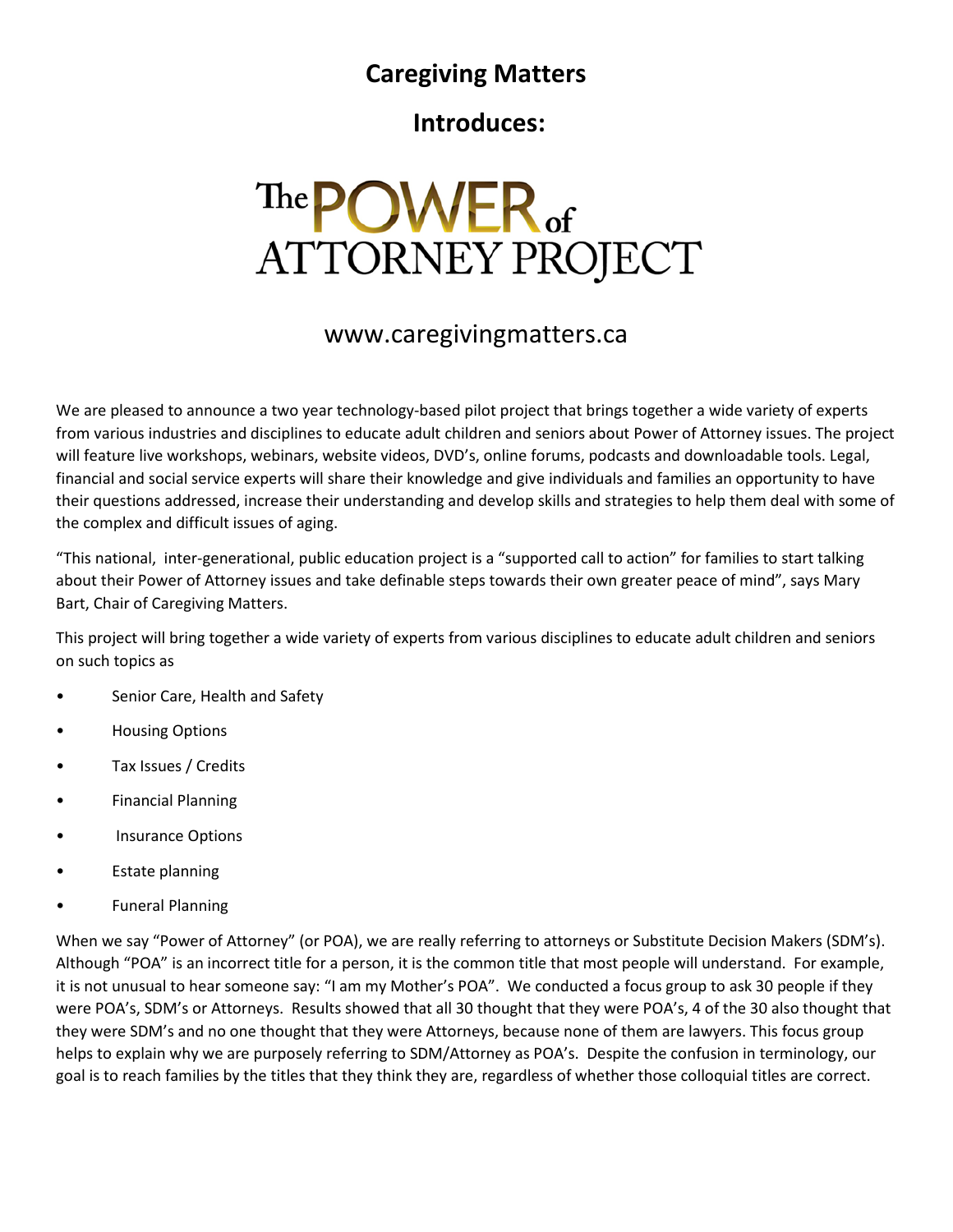This project targets:

- Those who are already named as POA's, (SDM's)
- Those who expect to be named as POA's, (SDM's)
- Those who have not yet named their POA, (SDM's)

We will produce a day of workshops that will be viewable as live webinars and then later will be produced as website videos and DVD's. We will also produce podcasts that will be a collaborative, social-forum series that brings together experts such as: care managers, doctors, retirement homes executives, lawyers, accountants, trust officers, funeral directors and social workers. Here are a few details about our Podcasts:

Each podcast will feature a specific topic and a new guest expert in a causal conversational, questions and answers format. The content will be short, easy to understand and wide-ranging. Each podcast is intended to provide general information only and is not intended to be a substitute for seeking personalized legal, financial or other advice. Our goal is to raise issues for our audience to consider and then further explore on their own, in their own local communities with their own local experts. The podcasts will also include a "Social Forum" where website visitors will be able to continue the conversations on-line and be able to offer suggestions for future podcast topics Aired podcasts will be stored and cataloged. Site visitors will be able to scan the list of podcasts and "click, listen and learn" at their own pace. We will reach our target market where they live, on their own terms, when they have the time and energy to listen and learn. Contact information about each guest expert will be included so that site visitors may contact the guest experts to further explore the topic and discuss their issues in a confidential manner. Podcasts will be aired on the  $1^{st}$  and  $15^{th}$  of each month.

We will gladly work with individuals and groups who share our desire to educate POA's to reach as many people as possible. For example, some may want to be podcast guest experts, others may offer to promote the project to their clients or to their own groups and associations while others may want to post the project on their websites (as part of their own social media strategies). We assume that most people interested in this project will have specific ideas to support our initiative.

There will also be sponsorship and advertising opportunities for those who wish to promote their products and services to our community. We are open to discussing how this project can benefit other organizations while supporting a greater / bigger network. This project is for all of us to develop, share ideas and create exciting ways to come together to educate and support POA's.

The Government of Canada's New Horizons for Seniors Program has provided \$50,000 in funding for this project. Other initial project supporters are: The Care Guide, Care Connect, The Healing Cycle Foundation and Scotiatrust.

"Caregiving Matters" is an Internet-based registered Canadian charity dedicated to educating and supporting family caregivers. 90% of our work is done on-line and by leveraging technologies, 10% is done by producing local educational events.

Our charitable registration number is 82293 0616 RR0001, our legal name is: "Losing Our Parents".

For further information, contact:

#### **Mary Bart, Chair, Caregiving Matters**

#### **mary@caregivingmatters.ca**

#### **905 939 2931**